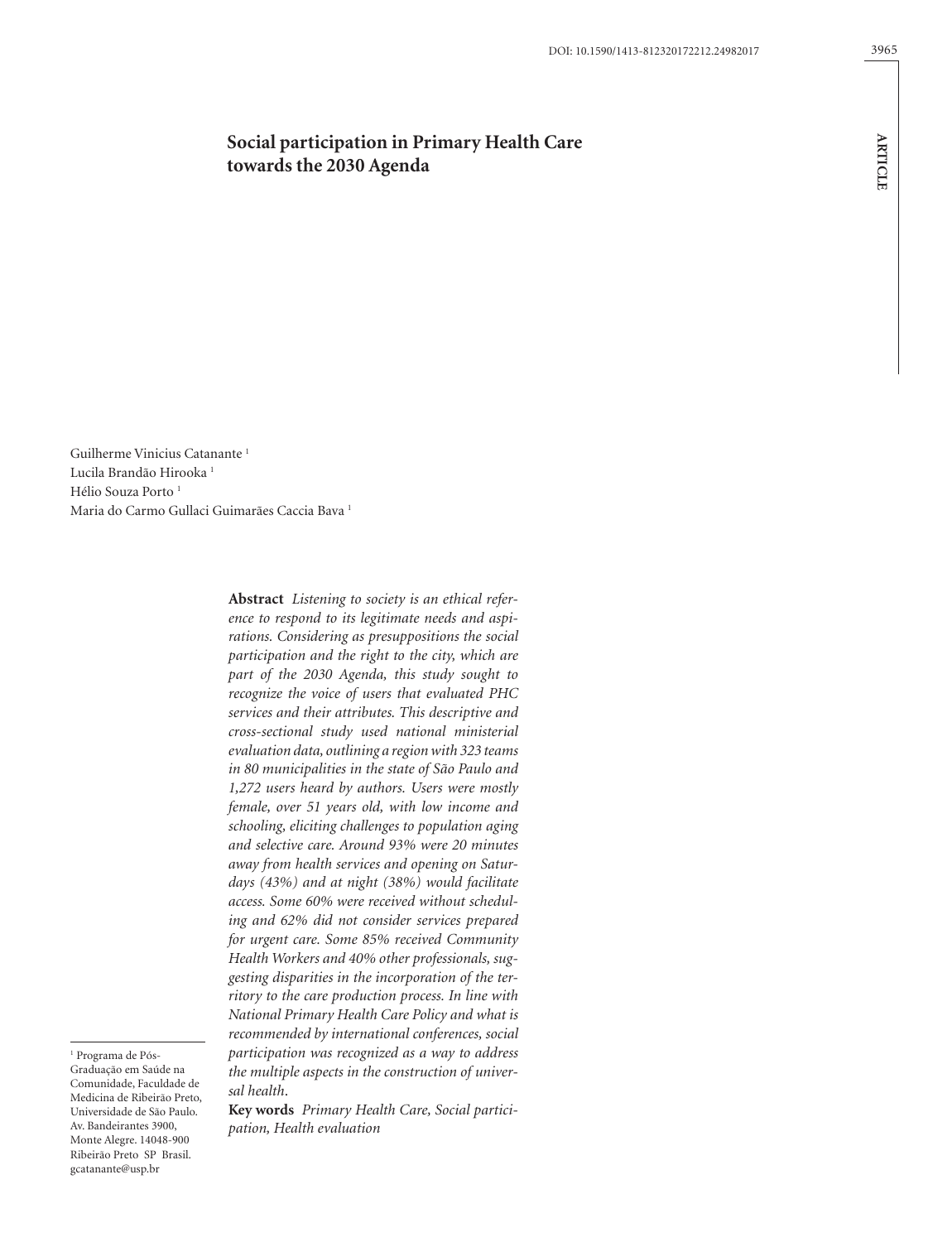# **Introduction**

## *People who are vulnerable should be empowered. (2030 Agenda)*

Based on the experience of the United Nations Millennium Development Goals (MDG) agenda, which was in force between 2000 and 2015, and in compliance of which Brazil<sup>1</sup> was highlighted, the 2030 Agenda was set up focusing on the social, economic and environmental areas. Covering the period 2016-2030, it contains the 17 Sustainable Development Goals (SDG) and their 169 targets<sup>2</sup>.

Complying with the Agenda requires that countries address their different realities, capacities and levels of development, facing specific challenges for its establishment and implementation. Each government is primarily responsible for monitoring and evaluating progress achieved at the regional, national and global levels and should develop and use indicators consisting of quality, accessible, up-to-date and reliable disaggregated data, the use of which should be the key to decision-making<sup>2</sup>.

SDGs' advancement is in line with the promotion of the right to the city, a matter initially brought about by Lefebvre, in which he states that "the right to the city is not the right to access or return to traditional cities, but it is the right to transformed and renewed urban life, which includes the "urban" as a meeting place, which prioritizes the use value, the inscription in the space of a time elevated to the position of supreme good among the goods, that finds its morphological base and its practical sensitive fulfillment"3 .

Thus, it is necessary to redefine forms, functions and structures of the city, which are economic, political and cultural, since the city historically shaped is no more, although the "urban" persists. Lefebvre posits that possible theoretical objects should be constituted, the results of which must focus precisely on the reality that placed them under ceaseless feedback<sup>3</sup>.

In this perspective, regional and sub-regional frameworks facilitate effective translation of policies adopted in concrete actions to achieve SDGs<sup>2</sup> and promote the right to the city.

This article highlights SDG 3, aimed at health, and more specifically target 3.8: achieving universal health coverage, including protection of financial risk, access to essential quality health services and access to essential, safe, effective, quality and affordable medicines and vaccines for all<sup>2</sup>.

Thus, the importance of ensuring first contact care is highlighted, and this is one of the essential attributes of Primary Health Care (PHC), since it corresponds to the accessibility and use of the service by users for each new problem or new health problem incident, considering in the composition of this attribute how users perceive accessibility (for example, the geographic and time characteristics of the access) and use (easy access is associated or not with use and resolubility) $4$ .

Also relevant is ensuring universal and continuous access to qualified and resolutive services, receiving, linking and making user co-responsible in health care. PHC must organize itself to universally receive, listen and provide an active response to the population's health problems, reducing their suffering and harm, and taking responsibility for the response provided within or outside the PHC itself5 .

In view of issues raised by SDG 3, the availability of the Unified Health System (SUS), which is universal and egalitarian, with services organized at levels of care, not by hierarchy of importance, but by greater or lesser technological density incorporated into each sphere has been reaffirmed in Brazil.

Despite the many challenges it has been facing since its inception, SUS has been a profound change in the health of Brazilian society as a public ethical-political project aimed at social protection.

Some of the major changes stem from the adoption of an expanded concept of health, its recognition as a social right of all citizens, the state's responsibility in this process and the strong call to the participation of society in the construction of a project that transcends the care realm, to require the conscious exercise of full citizenship - the basis of a healthy society, which gives rise to possibilities for a new social role, viscerally relevant in the SUS.

This state policy has many common aspects with SDGs 3 and 17 (regarding the recognition of social participation)<sup>2,5</sup>. It also has a direct impact on the promotion of healthy cities, aligned with the right to the city.

According to Harvey<sup>6</sup>, this right is far from the individual freedom of access to urban resources, because it is a "right to change ourselves by changing the city". It is primarily a common right, then, an individual right, since transformation to which it refers is linked to the exercise of a collective power that can freely shape the (re) construction of the city and of our self.

The rationale of citizenship and the production of life require recognition in the complex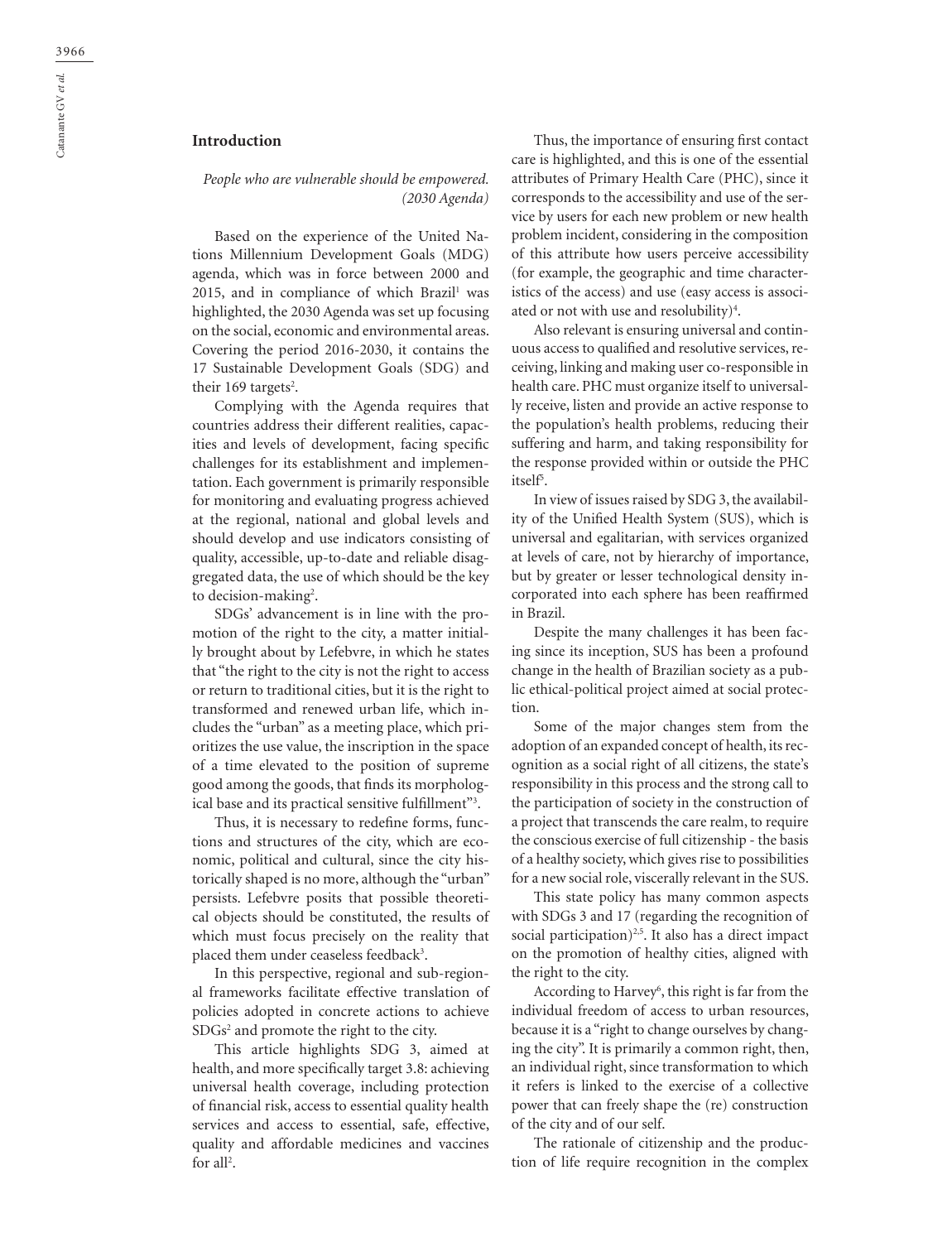process of comprehensive care, assuming health as a social production and PHC with its attributes of valuing the community, accessible and qualified, integrated into health care networks and with a power to coordinate longitudinal, comprehensive, universal and egalitarian care7 .

According to the National Primary Health Care Policy (PNAB)<sup>5</sup>, PHC is a set of individual and collective health actions, which includes health promotion, protection and prevention, diagnosis, treatment, rehabilitation, harm reduction and maintenance of health, focusing on an integrality that influences the autonomy and health situation of the people and on the conditionants and determinants of health of the communities.

PHC must also contribute to the reorientation of the SUS care and management model, supporting and stimulating the priority adoption of the Family Health Strategy (ESF) in Brazilian municipalities, given its tactical potential for consolidation, qualification and expansion of PHC itsel $f<sup>5,8</sup>$ .

The implementation of these paradigmatic changes evidenced the need to evaluate and qualify PHC services. Thus, the Program for the Improvement of Access and Quality of Primary Health Care (PMAQ-AB), hereinafter referred to as PMAQ, was established in 2011 and develops in successive of PHC evaluation cycles, favoring professionals and SUS users<sup>9</sup>.

This is a powerful and strategic moment to assess what has been built and recognize the social and political weaknesses, establishing new directions aligned with 2030 Agenda.

Following on from these arguments, the 2030 Agenda signatories have committed to adopting and following some guiding principles of the process of evaluation and monitoring of goals and targets that are: open, inclusive, participatory and transparent for all stakeholders; people-centered, gender-sensitive and focused on the poorest and most vulnerable; based on existing platforms and processes, if any, avoiding duplication; and that strengthen national data systems and evaluation programs<sup>2</sup>.

Following PHC's capillarity, PMAQ eventually produces evaluation data capable of characterizing regional territories and settings in various scales. This is also in line with the agreement underpinning the 2030 Agenda, which considers the contribution of indigenous people, civil society, private sector and others, providing opportunities for "peer learning, also through voluntary analysis, sharing best practices and discussing shared targets... Inclusive regional processes will use national level assessments and contribute to monitoring and evaluation at the global level [...] "2 .

The strong specific characteristics of the PMAQ results shown below meet certain health and social participation targets brought by SDGs, with a view to the right to the city and quality health services, and the need to listen to citizens to improve the process of production of care and life in the territories.

## **Objective**

This work seeks to give visibility to users' voicing as to their possibilities and difficulties of access to these public PHC services.

#### **Material and methodology**

This is a descriptive cross-sectional study using a secondary source based on the external evaluation database of PMAQ - Cycle II, which occurred in 2014. This work covered 80 municipalities that adhered to the evaluation process in a Regional Health Care Network (RRAS) of the State of São Paulo, with 90 municipalities, totaling 3,363,849 inhabitants, and authors participated in the collection in the corresponding area.

The external evaluation provides a set of variables aimed at ascertaining accessibility and quality of PHC provided by the set of PHC facilities (UBS) involved in the Program. The evaluation tools are divided into Modules and seek to cover the structural and input realms of the health facilities, the work process and, in Module III adopted in this study, interviews with users in the health units are included<sup>10,11</sup>.

The variables discussed here derive from five sub-realms: user identification, access to health services, reception of walk-in demand, comprehensive health care and linkage and care accountability<sup>11</sup>. Four users from each health team participating in the evaluation process were interviewed, totaling 1,272 people, selected according to the Ministry of Health criteria<sup>11</sup>. The answers obtained were analyzed through descriptive statistics, based on the theoretical reference of PHC and its four essential attributes: Longitudinality, Integrality, Coordination of Care and Access/Accessibility<sup>4</sup>.

The Research Ethics Committee of the Hospital das Clínicas of the Medical School of Ribeirão Preto-USP approved the master's research that originated this study.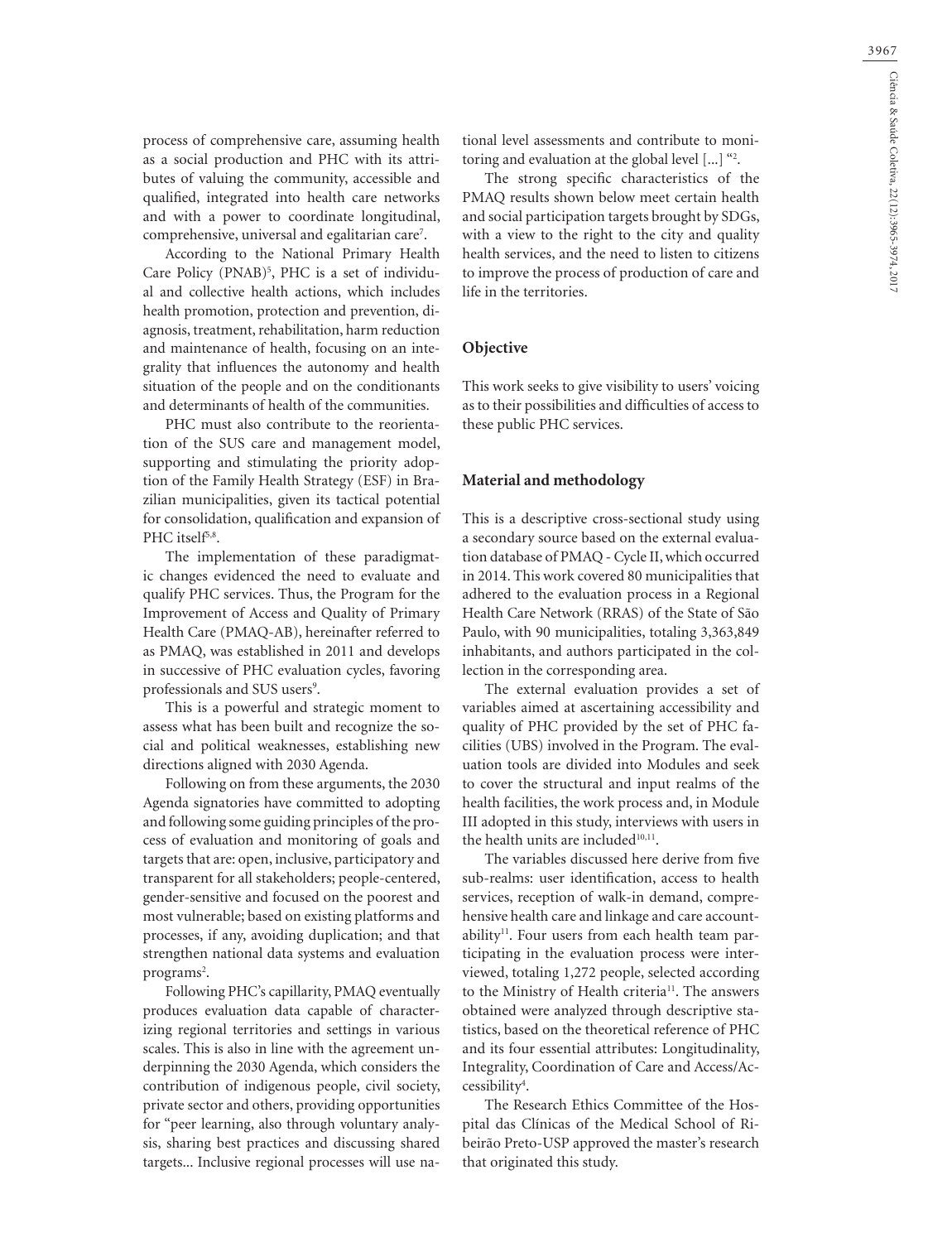# **Results**

#### **Characterization of respondents**

The mean age of respondents was 50 years, with 50% of them being 51 years old or older, with a predominance of female users (77%) (Table 1).

Regarding income, worth highlighting is the high percentage (75%) of respondents who did not reply, either because they were unemployed or because they could not remember how much they earned in the month preceding the interview. Of these 75%, 80% were women and 20% were men. When informed, amounts ranged from one to three minimum wages for 20% of respondents, and 0.7% received four minimum wages or more (Table 1).

With respect to schooling, 40% of respondents had incomplete elementary school, about 20% had secondary school education and 5% attended partially or completed higher education and/or postgraduate studies (Table 1).

#### **Access and accessibility**

Travel time from residence to facilities was 10 minutes for 75% of the respondents and 20 minutes for 18% of them (Table 2).

When asked about services' working hours, morning hours (100%) and afternoons (99%) prevailed, in contrast to nighttime (3%). Around 43% of users reported access facilitation if services opened on Saturdays, 38% at night, 26% on Sundays, and 22% if they worked until 6:00 pm (Table 2).

Regarding waiting time for scheduled appointments, 69% of users' voiced delays in their service (Table 2).

### **Longitudinality**

When asked the following question: "How are you received by the service when you walk into the facility without an appointment?", 32% reported it has never been necessary to do so, 60% said they were "very well" or "well" served, while 5% rated attendance as "fair" and less than 3% said it was "bad / very bad" (Table 3).

Approximately 62% of users did not consider facilities as places capable of dealing with urgency in situations of need (Table 3).

### **Integrality of care**

Results show that 90% of users answered affirmatively about having their needs and / or problems solved in the facilities. When asked: "Other than your complaint, do health professionals ask about other issues in your life?", 34% reported that they were never or almost never asked this question (Table 4).

**Table 1.** Characterization of users interviewed in PMAQ Cycle II. RRAS 13-SP, 2014.

| $1.011$ $\sqrt{2}$ $\sqrt{2}$ $\sqrt{2}$ $\sqrt{2}$ $\sqrt{2}$ $\sqrt{2}$ $\sqrt{2}$ $\sqrt{2}$ $\sqrt{2}$ $\sqrt{2}$ $\sqrt{2}$ $\sqrt{2}$ $\sqrt{2}$ $\sqrt{2}$ $\sqrt{2}$ $\sqrt{2}$ $\sqrt{2}$ $\sqrt{2}$ $\sqrt{2}$ $\sqrt{2}$ $\sqrt{2}$ $\sqrt{2}$ $\sqrt{2}$ $\sqrt{2}$ $\sqrt{2}$ $\sqrt{2}$ $\sqrt{2$ |          |
|-----------------------------------------------------------------------------------------------------------------------------------------------------------------------------------------------------------------------------------------------------------------------------------------------------------------|----------|
| Age                                                                                                                                                                                                                                                                                                             |          |
| Mean                                                                                                                                                                                                                                                                                                            | 50 years |
| $18-50$ years                                                                                                                                                                                                                                                                                                   | 50%      |
| $\geq 51$ years                                                                                                                                                                                                                                                                                                 | 50%      |
| Gender                                                                                                                                                                                                                                                                                                          |          |
| Female                                                                                                                                                                                                                                                                                                          | 77%      |
| Male                                                                                                                                                                                                                                                                                                            | 33%      |
| Income                                                                                                                                                                                                                                                                                                          |          |
| Not informed                                                                                                                                                                                                                                                                                                    | 75%      |
| 1-3 minimum wages                                                                                                                                                                                                                                                                                               | 20%      |
| $\geq$ 4 minimum wages                                                                                                                                                                                                                                                                                          | 0,7%     |
| Schooling                                                                                                                                                                                                                                                                                                       |          |
| Incomplete elementary school                                                                                                                                                                                                                                                                                    | 40%      |
| Secondary school completed                                                                                                                                                                                                                                                                                      | 20%      |
| Incomplete/complete higher                                                                                                                                                                                                                                                                                      | $5\%$    |
| education/postgraduate studies                                                                                                                                                                                                                                                                                  |          |

Source: PMAQ Cycle II database, Ministry of Health.

**Table 2.** Access and accessibility of users interviewed  $\ln$  PMAQ Cycle II. RDAS 12-SD, 2014.

| III F MAQ CYCIC II. KKAS 15-SF, 2014. |      |
|---------------------------------------|------|
| Travel (minutes)                      |      |
| $\leq 10$                             | 75%  |
| $\leq 20$                             | 18%  |
| Working hours                         |      |
| Morning                               | 100% |
| Afternoon                             | 99%  |
| Night                                 | 3%   |
| Facilitating access                   |      |
| Saturdays                             | 43%  |
| Nighttime                             | 38%  |
| Sundays                               | 26%  |
| Until 18h                             | 22%  |
| Waiting time delay                    | 69%  |
|                                       |      |

Source: PMAQ Cycle II database, Ministry of Health.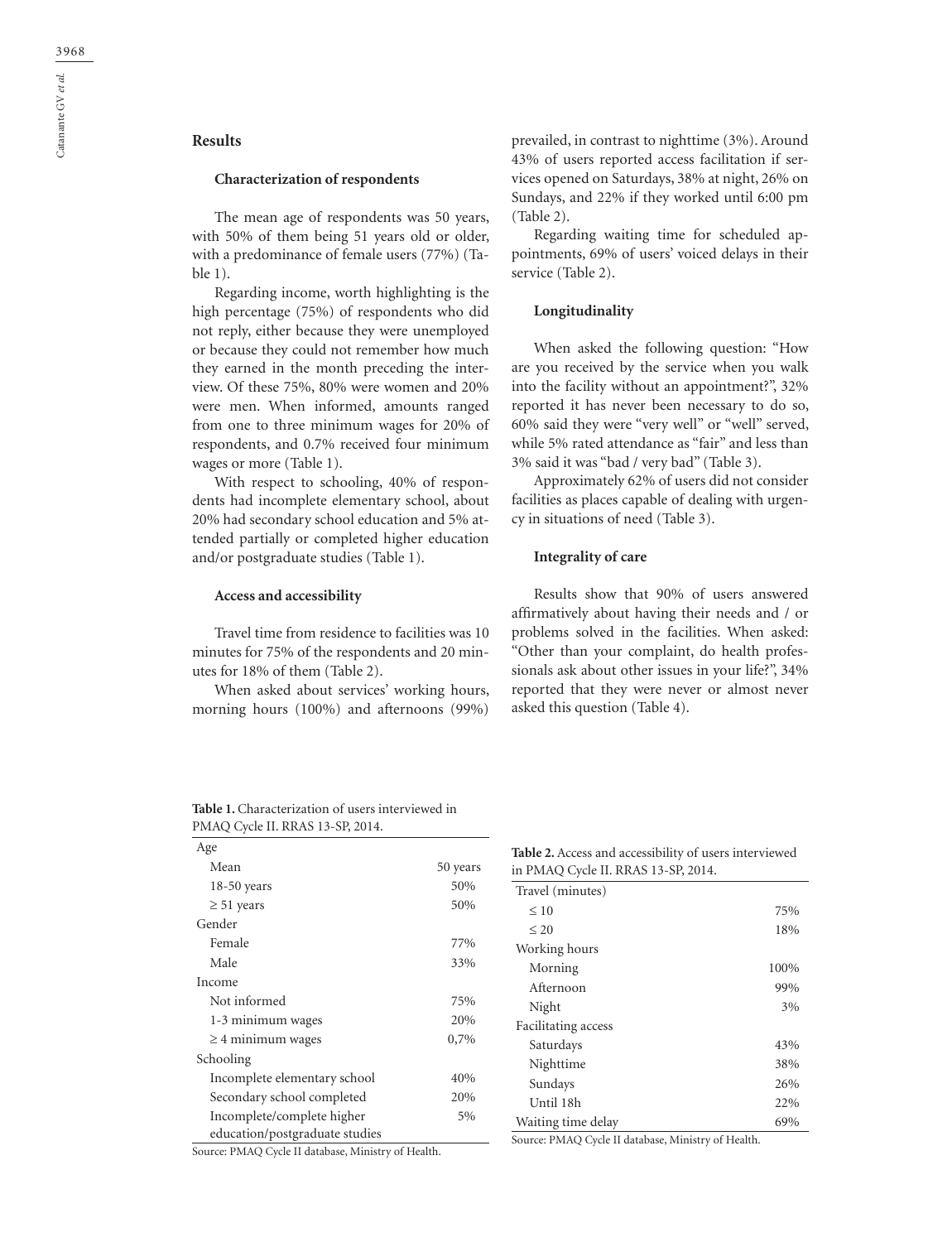#### **Coordination of care**

The following variable was applied only to users already referred to other professionals and health services, making up  $69\%$  (n = 880) of the respondents. They were asked whether they knew about the types of referral to consultations in other services, allowing them multiple choices in response. Some 52% of respondents said the consultation was scheduled by the facility and informed later; 22% said the appointment was scheduled and informed immediately at the service and 40% were among those who reported receiving a referral or reference in order to seek other services (Table 5).

Regarding home visits, 85% of respondents reported receiving regular visits from community health workers (ACS) and 2% did not have these professionals. On receiving visits from other health professionals, 58% answered "never" or "almost never" and 40% "always" or "most of the time" (Table 5).

## **Discussion**

#### **Characterization of respondents**

Taking into account that interviews were conducted with users found in health services, we need to consider that results are relative to a population that can reach these services, with all its peculiar characteristics: predominance of women and the elderly. According to the 2010 IBGE Census<sup>12</sup>, 77% of respondents were females, which is disproportionate to the 51% of the Brazilian population. A study<sup>13</sup> involving satisfaction of PHC facilities users reiterates this female profile, identifying the prevalence of women in 84% of respondents and low schooling (53% did not complete elementary school), although the mean age was 30-39 years.

This setting reinforces the need to provide women's health services (emphasized in SDG 5, on gender equality and female empowerment) and, more importantly, to bring health services closer to the male public. The National Comprehensive Men's Health Care Policy<sup>14</sup>, considering this problem and diseases that result from it, points out that it is necessary to promote health actions that contribute significantly to the understanding of the singular male reality in its diverse sociocultural and political and economic contexts.

It should be noted that the tool includes gender-related variables. However, there is no information regarding the gender of the users interviewed, a growing theme in the various social sectors, and a recent reason for new discussions and actions, especially in the area of health. It would be enriching to have this data available for the evaluation of services, to better characterize the population that seek them, raise demands and design actions and break with possible forced correlations between sex and gender.

**Table 3.** Longitudinality of users interviewed in PMAQ Cycle II. RRAS 13-SP, 2014.

| Reception when visiting a UBS without an appointment |     |
|------------------------------------------------------|-----|
| Very good / Good                                     | 60% |
| Fair                                                 | 5%  |
| Bad/very bad                                         | 3%  |
| Never needed to do this                              | 32% |
| Considering UBS for urgent care                      | 62% |
| $\alpha$ DILACE IT I.I. IT I.I. CIT I.I.             |     |

Source: PMAQ Cycle II database, Ministry of Health

**Table 4.** Integrality of care for users interviewed in PMAQ Cycle II. RRAS 13-SP, 2014.

| Solving needs / problems at UBS itself |     |
|----------------------------------------|-----|
| Always / Most of the time              | 90% |
| Almost never / never                   | 9%  |
| Investigation beyond initial complaint |     |
| Always / Most of the time              | 65% |
| Almost never / never                   | 34% |
|                                        |     |

**Source: PMAQ Cycle II database, Ministry of Health.**

**Table 5.** Coordination of care for users interviewed in PMAQ Cycle II. RRAS 13-SP, 2014.

| Referrals ( $n = 880$ )                  |        |
|------------------------------------------|--------|
| UBS schedules and informs later          | 52%    |
| UBS schedules and informs immediately    | $22\%$ |
| Receives the referral / reference "card" | 40%    |
| Home visit                               |        |
| Community Health Worker                  | 85%    |
| Community Health Worker not available    | 2%     |
| Other professionals (Always / Most of    | 40%    |
| the time)                                |        |

Source: PMAQ Cycle II database, Ministry of Health.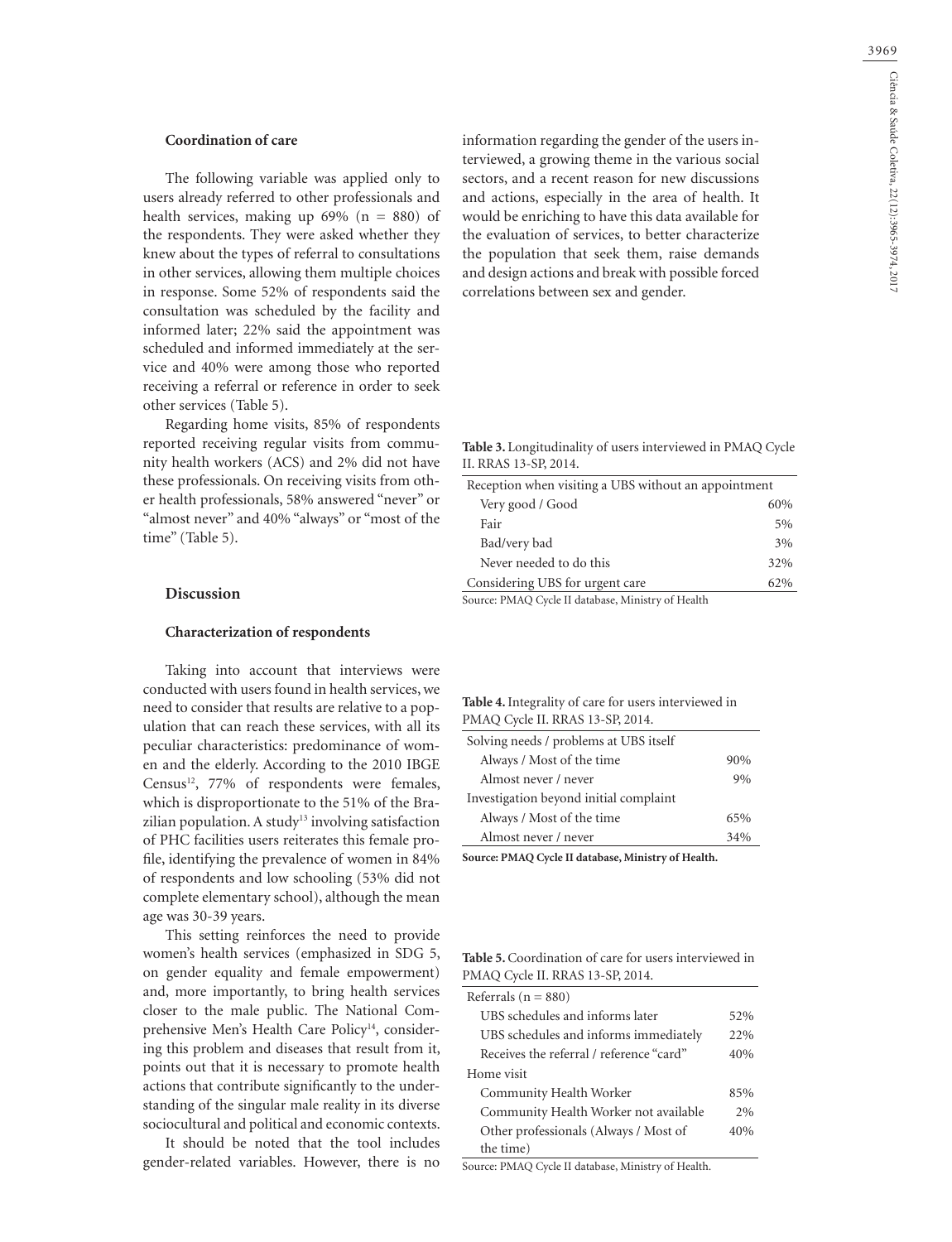This profile also refers to the challenges posed by population aging to the various social sectors in the coming years, and in particular to the health system, which should incorporate the high costs of technological adaptation in order to perform integral actions for the health of the elderly, ensuring the perspective of equity and universality, as per SDG 3.

There is also a greater need for attention to the prevention and protection of the health of lower age groups, in order to reduce future negative impacts of aging on the SUS and the entire society, when early retirements, leave due to chronic diseases and so forth are requested. Studies<sup>15-17</sup> point out the implications for the economy of the aging process and the high incidence of chronic diseases, such as diabetes, hypertension, depression and its comorbidities, with an estimated impact for 2030 of 8.7% of GDP.

On the other hand, approximately 50% of the other respondents were in the 19-50 years age group, which should warn health teams about the importance of responding to the needs of reproductive age and childcare, as well as the complex aspects related to participation in the labor market, such as occupational diseases and accidents, often unknown due to the reported difficulties of accessibility resulting from the working hours of services incompatible with working hours of these users and other potential users.

Regarding income, the very high percentage of respondents who did not reply, who did not work or remember how much they received in the month prior to the interview causes a stir. About 75% of users were unemployed / could not say how much they received the previous month, and 80% of them were women and 20% men. The possibility of there being a certain constraint on the part of respondents in providing strangers with information restricted to the private sphere stands out. Users who provided amounts were characterized as those earning 1-3 minimum wages.

A PHC user population with income conditions below levels to meet the most basic needs of daily life is thus configured and informed income is often shared by an entire family. It is, therefore, the type of population that does not have supplementary health services and relies mostly and exclusively on the SUS to ensure an essential right.

The schooling variable revealed that the profile of users found at this gateway of the SUS is of lower educational level, consistent with the above-mentioned data and analyzed vis-à-vis income and occupation.

PHC has an important aspect that considers it as poor care to poor people<sup>18</sup>, called selective PHC, which is incipient care wise and devoid of increased resources, reinforcing the idea of "SUS for the poor", a possible response to the use of health plans as an upward mobility indicator.

Considering the interweaving of SDG 3 with other SDGs and targets, it is relevant to consider that providing selective services perpetuates the idea of poverty linked to public health services. The impact of poverty on health profile stems from the persistent situations of disadvantage and discrimination experienced by certain social groups and that affect health differently. On the other hand, diseases in certain social groups contribute to reinforce social and economic vulnerabilities, resulting in a persistent perverse cycle of poverty.

#### **Access and accessibility**

Users who said they spend a maximum of 20 minutes traveling the distance between their home and the UBS account for 93% of the sample. This is within the suggested patterns, which propose that travel time does not exceed 30 min $utes<sup>19</sup>.$ 

Several other factors can influence access and accessibility, besides geographical distance, such as social and community aspects, the type of community demand in relation to the technological standard of services, organizational issues in the structuring of health services (schedule, working hours, availability of professionals, etc.) $4$ .

Considering that interviews were carried out with users who were at the health facilities, it may be that users living in remote rural areas (and the like) with poor coverage did not have the opportunity to express their perception about traveling distance to the UBS, implying a gap in users studied, some perhaps with greater vulnerability and difficulty to access services. Recognizing these issues and seeking solutions to solve them is in line with what is stated in SDG 1 target 1.3: Implement, at the national level, the appropriate social protection measures and systems [the SUS being one] for all, [...] and to achieve enough coverage of the poor and vulnerable<sup>2</sup> by 2030.

It is necessary to consider here what Harvey<sup>6</sup> referred to in relation to the right to the city, when affirming that the limits of the urban are gradually disappearing, crossing the rural and reaching global dimensions. The above result refers to what Harvey defines as "the forma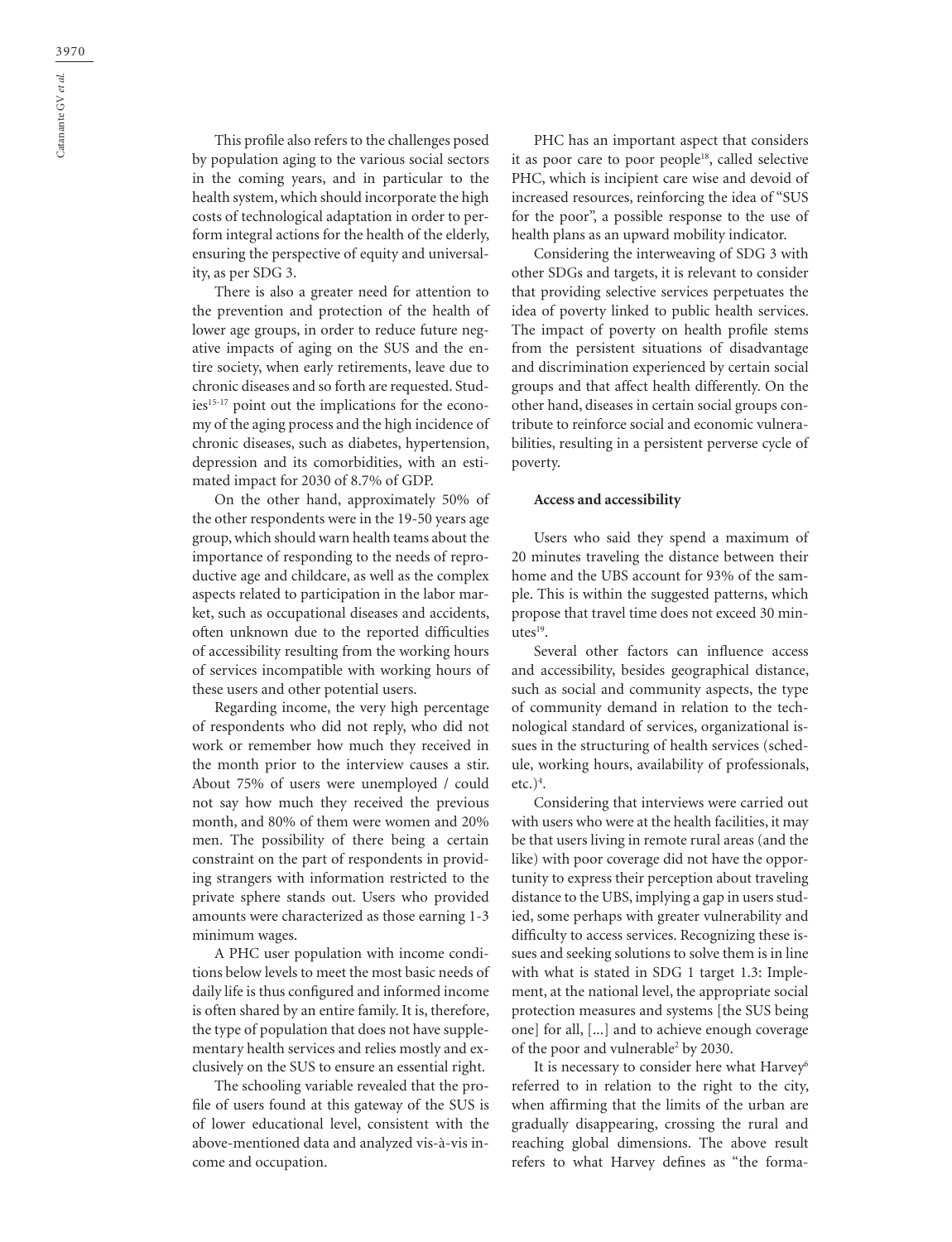tion of many "microstates", cities that consist of "strengthened fragments" and closed communities, where different parts live under different urban conditions.

UBS working hours predominantly in mornings and afternoons and almost nonexistent at night hinder access of community members with working days that conflict with the health services' working hours.

As the collection was directed to users found at facilities, that is, those who had access to the service, if this same questioning was done randomly in the community at times when workers are at home, these percentages could vary substantially. Again, the voicing of community needs is impaired.

Taking into account the assumption of PHC that is close and open to the daily reality of users and the community, as stated in PNAB5 , if the access attribute is not ensured, and if there are no other forms of access to other services that meet the health needs of the population (bearing in mind, for example, that most RRAS municipalities only have PHC services locally), PHC is perpetuated as unable to resolve or even meet the health needs of citizens.

Regarding the waiting time for service in scheduled appointments, users' voice reveals a delay in their attendance of 69%, leading to the perpetuation of a SUS that is difficult to access. A study13 of users' satisfaction identified that the most well evaluated aspect was the easy scheduling of consultations, with 22% of "very good" responses, followed by the support offered by health facility professionals, besides professionals who provided care, with 22% "very good" responses. Also in this research, the worst evaluation referred to the waiting time for consultation, with 56% of dissatisfied users.

#### **Longitudinality**

Data revealed the welcoming PHC for most of its users, fulfilling its role as a gateway to the SUS to create strong links in the care and management of cases<sup>5</sup>. However, it should be noted again that those who do not have access to PHC services were not able to give their opinion.

As for the 62% who did not consider the facilities prepared to handle emergencies (if necessary), we understand that there is a flaw in the way the service is viewed and evaluated by users, since PHC is a preferred reference point in cases of urgency4,5,20. Strengthening PHC and making it recognized as a preferential point of care, in urgent situations or not, is a necessary task to enable its attributes.

In a study called "Emergency care or primary care: patients' choices in the SUS", Caccia-Bava et al.21 identified that, in relation to the attribute of longitudinality of care with establishment of positive linkages between patients and members of health teams, about 20 % of respondents report that this tie was not established with primary care, but, in part, with the Emergency Care Facility (ECF). Other findings in the study relate to the reasons given by patients with PHC-compliant complaints to seek out the emergency care service. In this case, 12.4% stated that they might need urgent care (mischaracterizing the UBS as a possibility for this service) and 9.6% because they considered a greater availability of resources in the ECF than in the UBS.

In order to ensure longitudinality with PHC as a gateway, it is more necessary than ever to provide care in service networks, since PHC must comply with three functions in the networks, namely, resolution, coordination and accountability<sup>22</sup>. In addition, UBS must be prepared to address urgent and emergency situations, so that users' views and assessments no longer regard PHC as a failure.

Recognizing and having equipment, as well as knowing how to intervene in urgent situations are sine qua non conditions for the PHC team to attend urgencies. However, it is common for professionals to fail to recognize an emergency and to understand ESF, for example, as a viable service for urgent care, believing that this type of care deviates from PHC's governing principle and therefore uses referrals as a way of solving these situations<sup>23</sup>

#### **Integrality of care**

Opinions on a resilient PHC prevailed, meeting the principles and guidelines proposed by the PNAB<sup>5</sup>, which affirms the function of receiving and effectively resolving the needs brought in by the people serviced.

It is an information that contrasts, for example, with what was addressed by the users who cannot easily access services as they would like to (as stated in the variable already discussed). While PHC has not provided them with facilitated access conditions according to their different realities, services have been resolving for most respondents in both settings.

On the other hand, the opinion of users who "never" or "almost never" are questioned about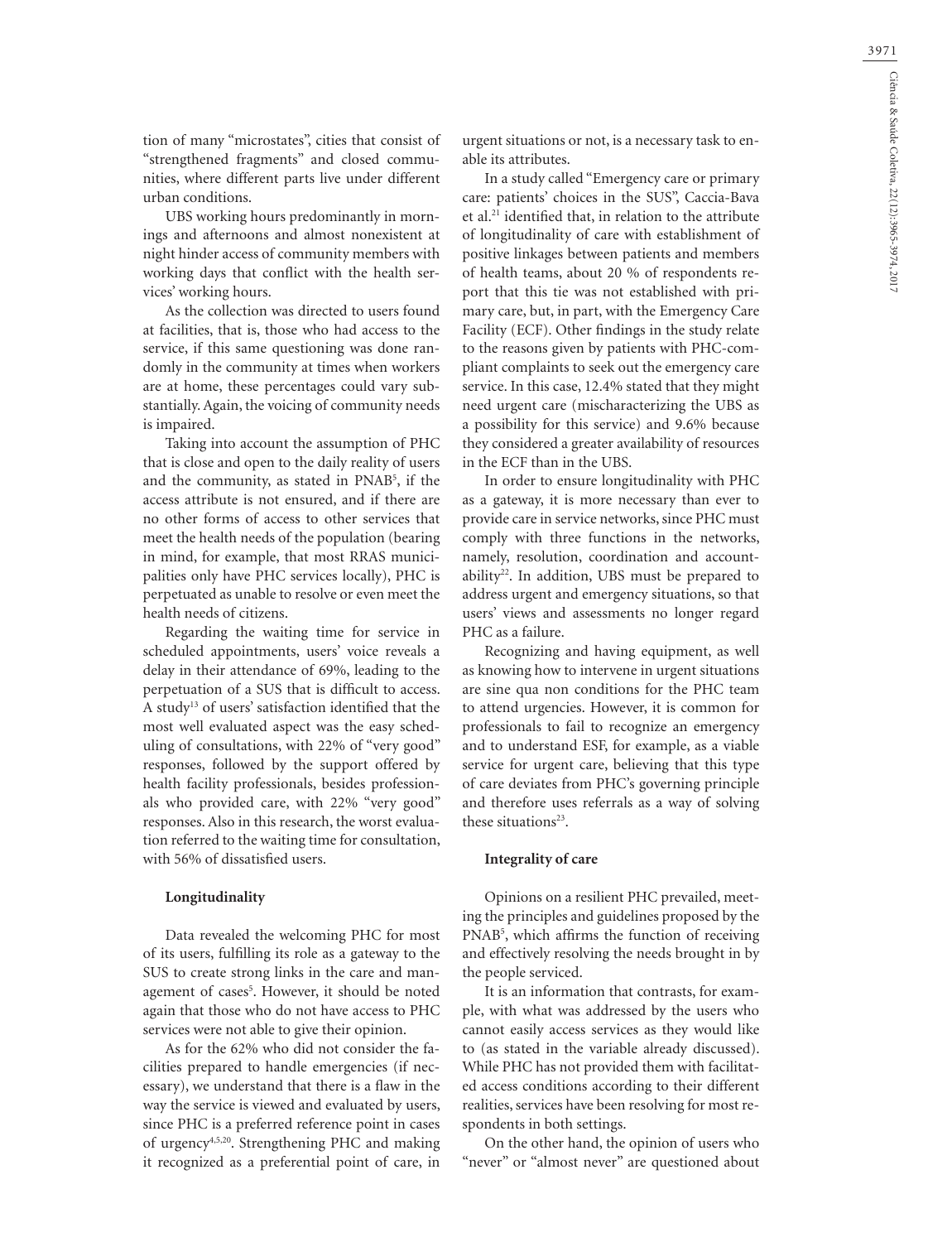other issues besides the one that motivated the consultation points out a possible gap in the health care provided to these SUS users.

This is in line with findings of a study by Catanante et al.<sup>24</sup> carried out in this same RRAS, with data from users interviewed in PMAQ Cycle I, where 26% never or almost never felt comfortable talking to the team about concerns, psychosocial problems and others, 30% were never or almost never asked about health needs other than the reason for their consultation, and among the users interviewed who had already undergone pregnancy, 32% were asked by the team about postpartum emotional issues. This points out that psychosocial care needs of users in PHC have been incipiently noted, investigated and fulfilled.

It is widely recognized that diverse contexts of SUS are traversed by a chronic incipience in addressing psychosocial needs of its users. Sometimes, these needs are understood as unique to the levels of secondary and tertiary care, breaking with the family-and community-centered PHC concept, by being humanized and capable of accommodating and conducting the health demands of its users in their entirety.

Differently, a study by Brandão et al.<sup>13</sup> adopted the Relationship and Communication indicator, which obtained the highest level of "very good" response, when addressing professionals' interest in users (39%). It also showed a variable on the user feeling at ease with doctors, with 38% of satisfied users.

### **Coordination of care**

In this setting, noteworthy is that the UBS practice of scheduling consultations is found in more than half of users. This practice requires, among others, the coordination of networking, implying efficient communication channels and knowledge and recognition of the several network points with their respective functions and provisions. Universality and equal access are thus ensured in other parts of the network.

This does not apply to 40% of users who receive the UBS referral card and should seek services and professionals to whom they were referred or of their own choosing. Here, coordination of care can occur through truncated means, not necessarily aligned to network care. Users often end up not reaching the destination of the referrals when they are not scheduled and informed by the originating service.

According to Mendes<sup>25</sup> the lack of communication between PHC and other services, barriers to access specialized services and the users' lack of a sense of continuity of care, among other aspects are manifestations of poor or even absent PHC coordination, which is one of the most acute problems of health systems. Users who travel alone between different health care points end up being subjected to wrong diagnosis and/ or treatment and under-provision of services.

We stress the importance of integrating and strengthening networks so that the coordination of care, emphatically provided by the PHC, can overcome the fragmented health system (configured by points that do not communicate with each other), starting to deal better with the chronic conditions of the population, risk factors arising from social conditions and concentration of health spending and risks at certain points of care<sup>25</sup>.

As for the integration of the teams into the territories and home visits, we observe that the ACS play an active role in the daily life of its users and services guided by the conceptual logic of the ESF.

Considering that this is the predominant logic in SUS PHC services, the positive percentage endorses, at least in this RRAS, that the transition of the PHC model has reached the population under the brand of capillary contact provided by the ACS, although users' data were not collected with regard to the types of activities that ACS perform during visits and whether they address the health needs of the community.

The contrast with the percentage of users who have been visited by other professionals in the team corroborates a setting in which most of them cannot exit the UBS loci to perform health care, which implies a difficult integration with the families and communities in which they are inserted, since the reality of their territories is beyond the physical delimitation of the facility and those who arrive there.

According to the PNAB5 , among other attributions, it is not only incumbent upon the ACS but also all professionals "to participate in the process of territorialization and mapping of the team's area of activity, identifying groups, families and individuals exposed to risks and vulnerabilities", although the care of the population ascribed is suggested by the same policy as occurring "primarily within the health unit and, where necessary, at home and in other community spaces (schools, associations, among others)."

It is thus a framework in which users can establish some contact with teams outside the UBS. However, the quality of the contact that teams,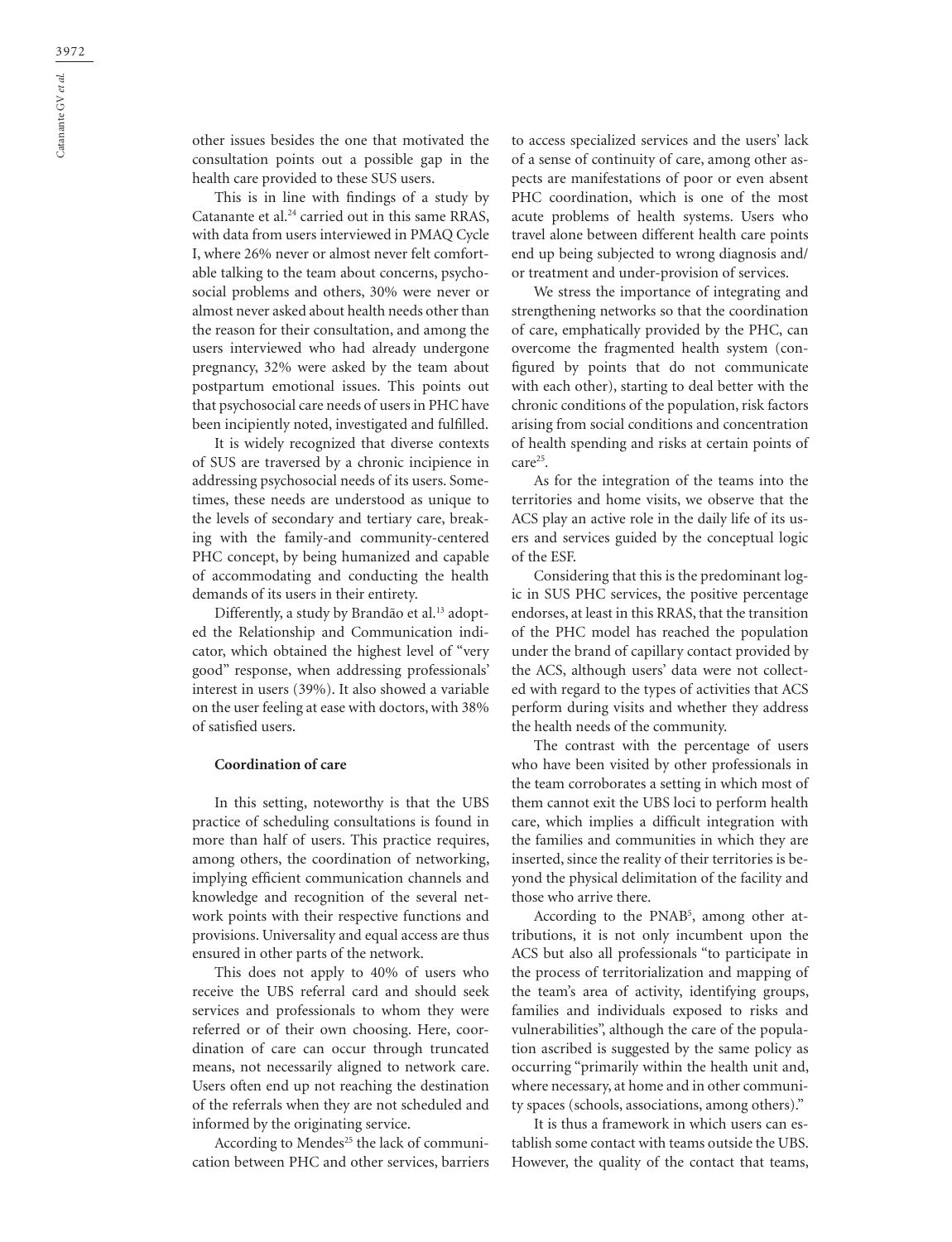in turn, have established with their users is questionable.

# **Final considerations**

Listening and encouraging voicing of the social subjects involved in the PMAQ and other public policies is powerful in the face of different targets and SDGs, more emphatically SDG 3, and the establishment of partnership with society, as required by SDG 17.

The feedback of information from socially participatory processes to the political, institutional and societal spheres can help in the reflection and implementation of the projects and objectives indicated by the 2030 Agenda, promoting health and the right to the city. As pointed out by Caccia Bava et al.<sup>26</sup>, the co-construction of the evaluation process with the stakeholders involved must integrate different interest groups, so that the information can be considered important insofar as it produces meanings and is agreed upon and renegotiated by these different social stakeholders involved. It is also necessary to value and strengthen physical structures and the interaction, articulation and exchange flows between partners for the planning and implementation of projects such as the SUS.

In the face of not uncommon consideration of this project as utopian, we conclude this reflection from Lefebvre3 : "Utopia must be considered experimentally, studying its implications and consequences in practice. These may surprise. Which are and will be socially successful places? How can we identify them? Under which criteria? What daily life rhythms are inscribed, written and prescribed in these "successful" places, that is, in these places favorable to happiness? That is what matters."

# **Collaborations**

GV Catanante and MCGG Caccia Bava participated in all the stages of the research. LB Hirooka and HS Porto contributed to the organization and discussion of data and paper drafting.